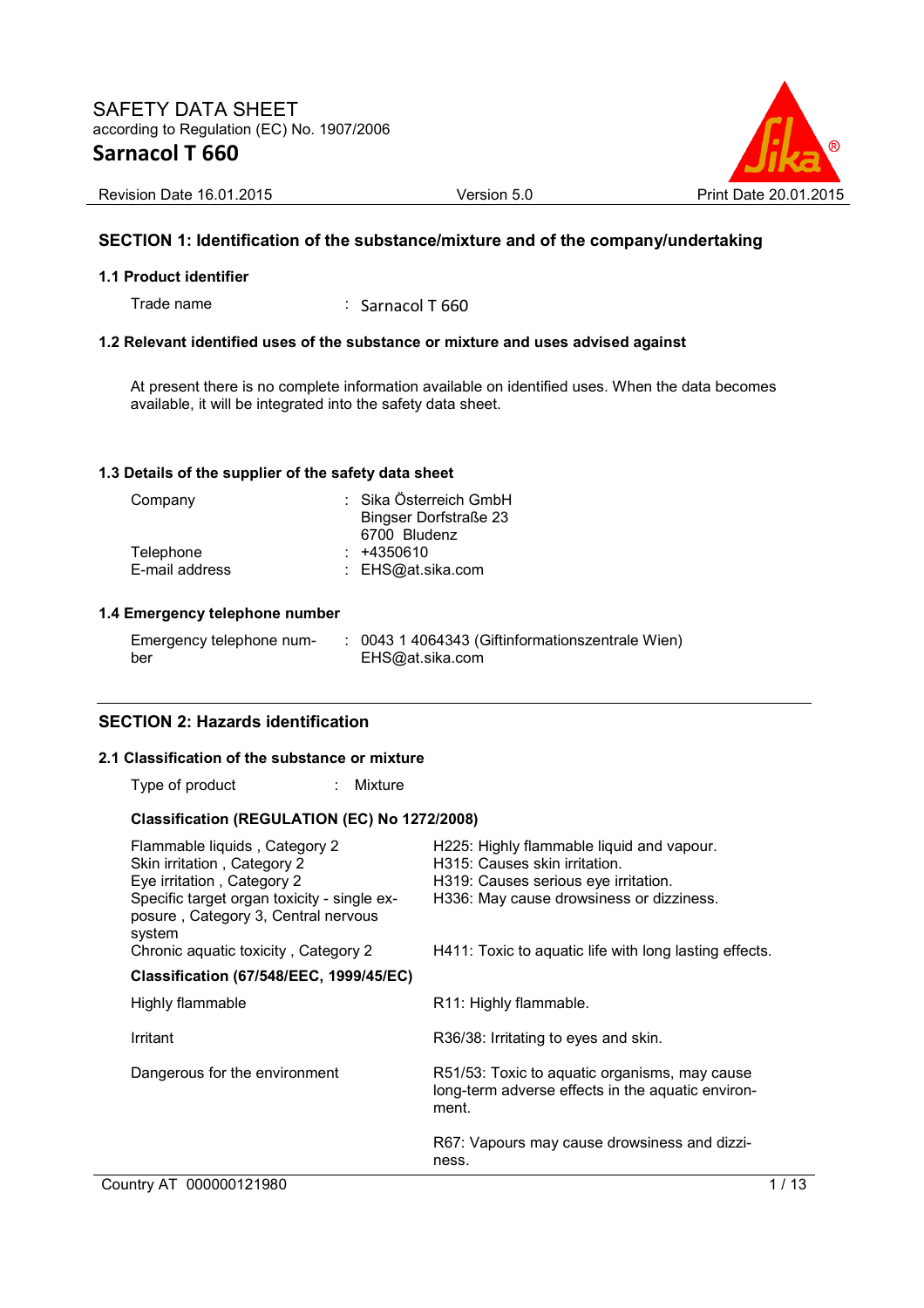

# 2.2 Label elements

Revision Date 16.01.2015

| Labelling (REGULATION (EC) No 1272/2008) |                                        |                                                                                                                                                                                            |  |  |
|------------------------------------------|----------------------------------------|--------------------------------------------------------------------------------------------------------------------------------------------------------------------------------------------|--|--|
| <b>Hazard pictograms</b>                 |                                        |                                                                                                                                                                                            |  |  |
| Signal word                              | Danger                                 |                                                                                                                                                                                            |  |  |
| <b>Hazard statements</b>                 | H225<br>H315<br>H319<br>H336<br>H411   | Highly flammable liquid and vapour.<br>Causes skin irritation.<br>Causes serious eye irritation.<br>May cause drowsiness or dizziness.<br>Toxic to aquatic life with long lasting effects. |  |  |
| <b>Precautionary statements</b>          | <b>Prevention:</b><br>P <sub>210</sub> | Keep away from heat, hot surfaces, sparks,<br>open flames and other ignition sources. No<br>smoking.                                                                                       |  |  |
|                                          | P233<br>P <sub>261</sub>               | Keep container tightly closed.<br>Avoid breathing dust/ fume/ gas/ mist/ va-<br>pours/ spray.                                                                                              |  |  |
|                                          | P <sub>273</sub><br>Response:          | Avoid release to the environment.                                                                                                                                                          |  |  |
|                                          | P303 + P361 + P353                     | IF ON SKIN (or hair): Take off immedi-<br>ately all contaminated clothing. Rinse skin<br>with water/shower.                                                                                |  |  |
|                                          | P370 + P378                            | In case of fire: Use dry sand, dry chemical<br>or alcohol-resistant foam to extinguish.                                                                                                    |  |  |

Version 5.0

Hazardous components which must be listed on the label:

 $-921-024-6$ Hydrocarbons, C6-C7, n-alkanes, isoalkanes, cyclics, <5% n-hexane

#### 2.3 Other hazards

This mixture contains no substance considered to be persistent, bioaccumulating nor toxic (PBT). This mixture contains no substance considered to be very persistent nor very bioaccumulating  $(vPvB)$ .

#### **SECTION 3: Composition/information on ingredients**

#### **3.2 Mixtures**

#### **Hazardous components**

| <b>Chemical Name</b>                                                                                                        | <b>Classification</b> | <b>Classification</b> | Concentration |
|-----------------------------------------------------------------------------------------------------------------------------|-----------------------|-----------------------|---------------|
| CAS-No.                                                                                                                     | (67/548/EEC)          | (REGULATION           | [%]           |
| EC-No.                                                                                                                      |                       | (EC) No               |               |
| <b>Registration number</b>                                                                                                  |                       | 1272/2008)            |               |
|                                                                                                                             |                       | Flam. Lig.2, H225     | $>= 25 - 50$  |
|                                                                                                                             |                       | Skin Irrit.2, H315    |               |
|                                                                                                                             |                       | STOT SE3, H336        |               |
| Hydrocarbons, C6-C7, n-alkanes, isoal Xn; R65<br>kanes, cyclics, <5% n-hexane R67<br>64742-49-0 Xi; R38<br>921-024-6 F; R11 |                       | Asp. Tox.1, H304      |               |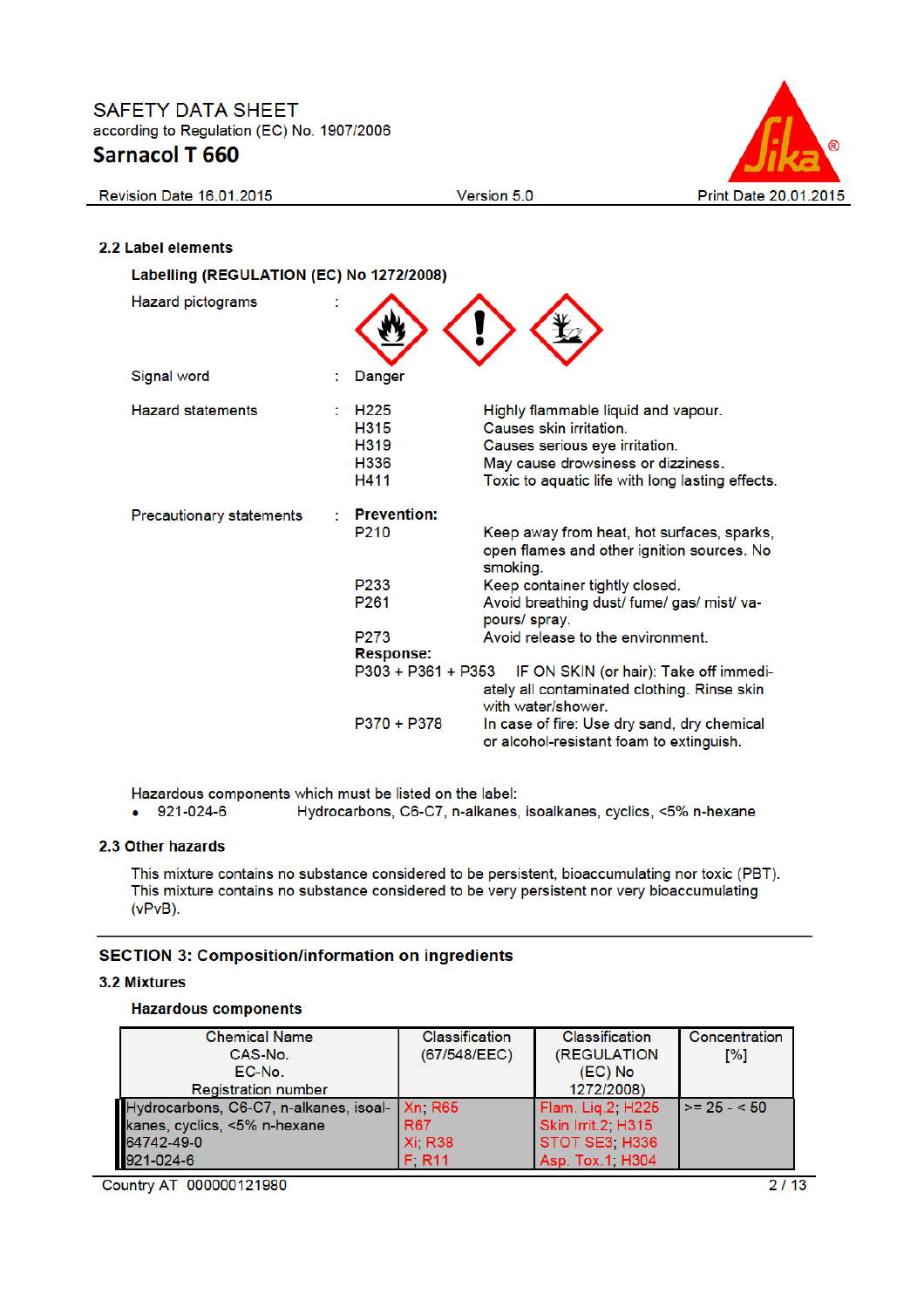Revision Date 16.01.2015



| 265-151-9<br>01-2119475514-35-XXXX                            | N, R51/53                                                      | Aquatic Chronic2,<br>H411                                |               |
|---------------------------------------------------------------|----------------------------------------------------------------|----------------------------------------------------------|---------------|
| butanone<br>78-93-3<br>201-159-0<br>01-2119457290-43-XXXX     | F. R11<br><b>Xi, R36</b><br>R <sub>66</sub><br>R <sub>67</sub> | Flam. Lig.2, H225<br>Eye Irrit.2; H319<br>STOT SE3, H336 | $>= 20 - 525$ |
| zinc oxide<br>1314-13-2<br>215-222-5<br>01-2119463881-32-XXXX | N, R50 R53                                                     | Aquatic Acute 1,<br>H400<br>Aquatic Chronic1,<br>H410    | $>= 0.25 - 1$ |

Version 5.0

For the full text of the R-phrases mentioned in this Section, see Section 16.<br>For the full text of the H-Statements mentioned in this Section, see Section 16.

## **SECTION 4: First aid measures**

#### 4.1 Description of first aid measures

| General advice                                                  | : Move out of dangerous area.<br>Consult a physician.<br>Show this safety data sheet to the doctor in attendance.                                                                                 |
|-----------------------------------------------------------------|---------------------------------------------------------------------------------------------------------------------------------------------------------------------------------------------------|
| If inhaled                                                      | $:$ Move to fresh air.<br>Consult a physician after significant exposure.                                                                                                                         |
| In case of skin contact                                         | : Take off contaminated clothing and shoes immediately.<br>Wash off with soap and plenty of water.<br>If symptoms persist, call a physician.                                                      |
| In case of eye contact                                          | : Immediately flush eye(s) with plenty of water.<br>Remove contact lenses.<br>Keep eye wide open while rinsing.<br>If eye irritation persists, consult a specialist.                              |
| If swallowed                                                    | : Clean mouth with water and drink afterwards plenty of water.<br>Do not give milk or alcoholic beverages.<br>Never give anything by mouth to an unconscious person.<br>Obtain medical attention. |
| 4.2 Most important symptoms and effects, both acute and delayed |                                                                                                                                                                                                   |
| <b>Symptoms</b>                                                 | : Excessive lachrymation<br>Erythema<br><b>Dermatitis</b><br>Loss of balance<br>Vertigo<br>See Section 11 for more detailed information on health effects<br>and symptoms.                        |
| <b>Risks</b>                                                    | : irritant effects                                                                                                                                                                                |

## 4.3 Indication of any immediate medical attention and special treatment needed

Country AT 000000121980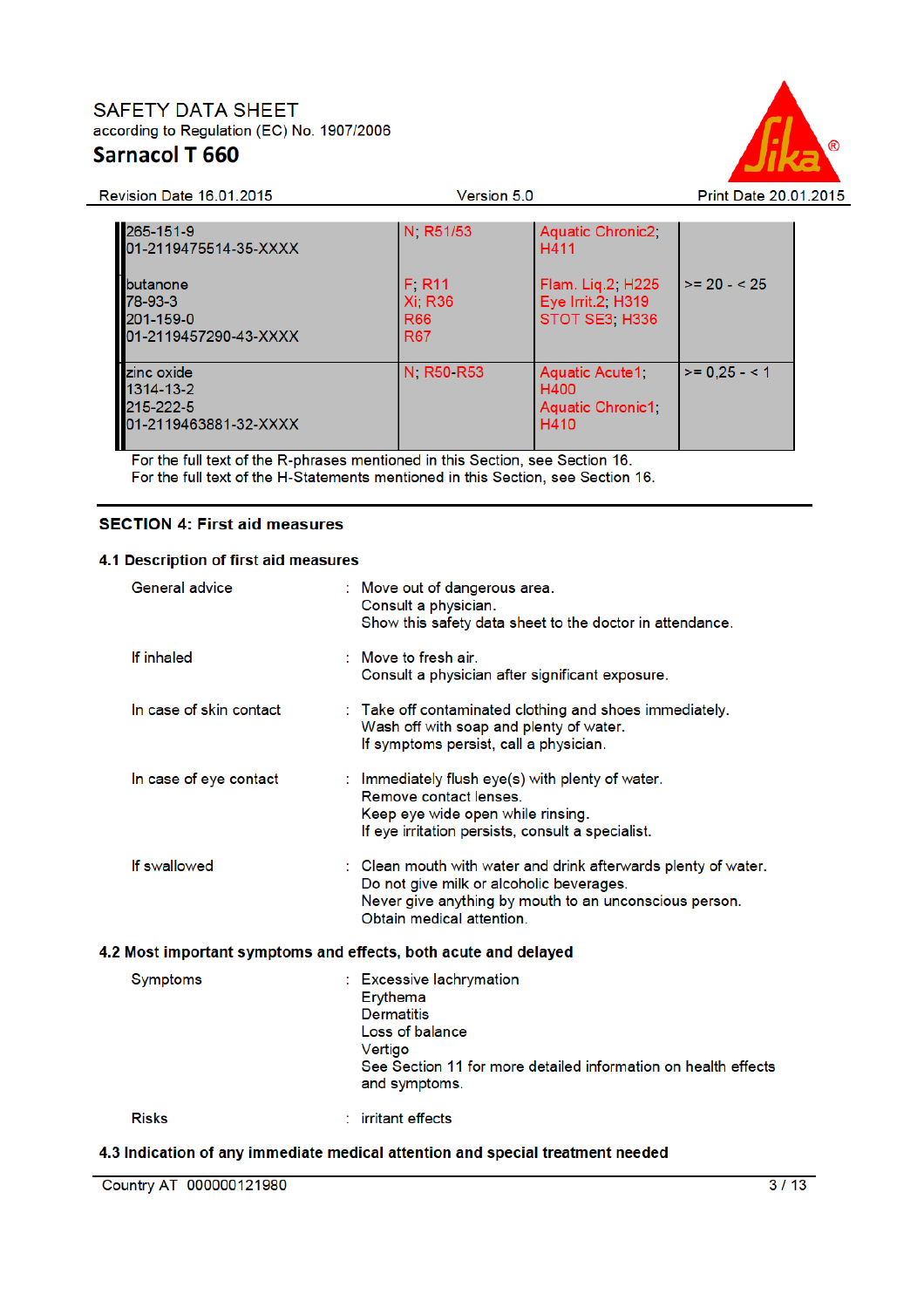

| Revision Date 16.01.2015                                  | Version 5.0                                                                                                  | Print Date 20.01.2015 |
|-----------------------------------------------------------|--------------------------------------------------------------------------------------------------------------|-----------------------|
| Treatment                                                 | : Treat symptomatically.                                                                                     |                       |
| <b>SECTION 5: Firefighting measures</b>                   |                                                                                                              |                       |
| 5.1 Extinguishing media                                   |                                                                                                              |                       |
| Suitable extinguishing media                              | : Alcohol-resistant foam, Carbon dioxide (CO2), Dry chemical                                                 |                       |
| Unsuitable extinguishing<br>media                         | : Water                                                                                                      |                       |
| 5.2 Special hazards arising from the substance or mixture |                                                                                                              |                       |
| fighting                                                  | Specific hazards during fire- : Do not allow run-off from fire fighting to enter drains or water<br>courses. |                       |

| Hazardous combustion prod- | : No hazardous combustion products are known |
|----------------------------|----------------------------------------------|
| ucts                       |                                              |

## **5.3 Advice for firefighters**

| for firefighters    | Special protective equipment : In the event of fire, wear self-contained breathing apparatus.                                                                                                                                                                                     |
|---------------------|-----------------------------------------------------------------------------------------------------------------------------------------------------------------------------------------------------------------------------------------------------------------------------------|
| Further information | : Use water spray to cool unopened containers. Collect contam-<br>inated fire extinguishing water separately. This must not be<br>discharged into drains. Fire residues and contaminated fire<br>extinguishing water must be disposed of in accordance with<br>local regulations. |

## **SECTION 6: Accidental release measures**

## **6.1 Personal precautions, protective equipment and emergency procedures**

| Personal precautions                                      |  | : Use personal protective equipment.<br>Remove all sources of ignition.<br>Deny access to unprotected persons.                      |  |  |
|-----------------------------------------------------------|--|-------------------------------------------------------------------------------------------------------------------------------------|--|--|
|                                                           |  | Beware of vapours accumulating to form explosive concentra-<br>tions. Vapours can accumulate in low areas.                          |  |  |
| 6.2 Environmental precautions                             |  |                                                                                                                                     |  |  |
| Environmental precautions                                 |  | : Prevent product from entering drains.<br>If the product contaminates rivers and lakes or drains inform<br>respective authorities. |  |  |
| 6.3 Methods and materials for containment and cleaning up |  |                                                                                                                                     |  |  |
| Methods for cleaning up                                   |  | : Contain spillage, and then collect with non-combustible ab-<br>sorbent material, (e.g. sand, earth, diatomaceous earth, ver-      |  |  |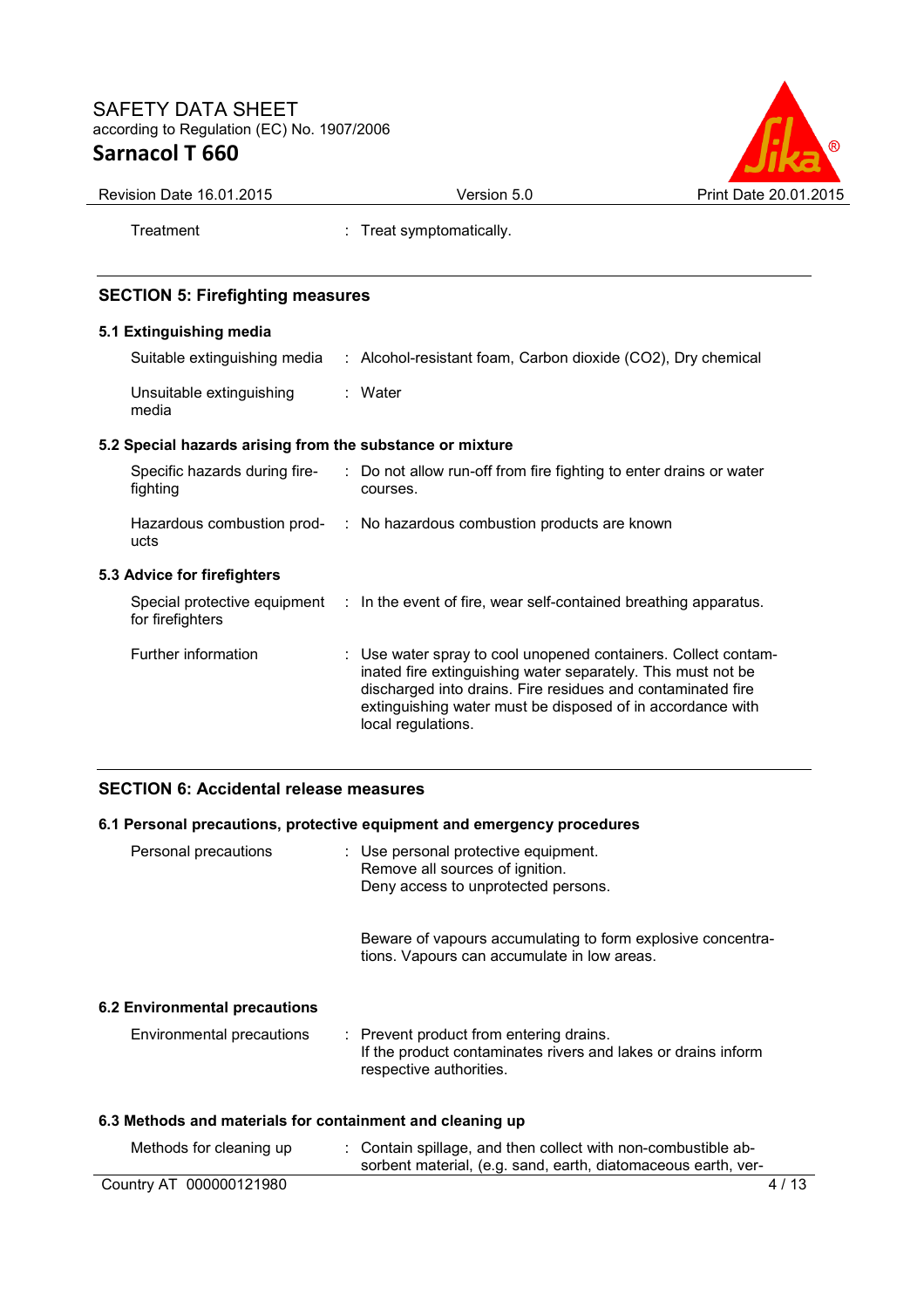

Revision Date 16.01.2015

Version 5.0

miculite) and place in container for disposal according to local / national regulations (see section 13).

#### 6.4 Reference to other sections

For personal protection see section 8.

#### **SECTION 7: Handling and storage**

#### 7.1 Precautions for safe handling

| Advice on safe handling                                          | : Do not breathe vapours or spray mist. Avoid exceeding of the<br>given occupational exposure limits (see section 8). Do not get<br>in eyes, on skin, or on clothing. For personal protection see<br>section 8. Smoking, eating and drinking should be prohibited<br>in the application area. Take precautionary measures against<br>static discharge. Open drum carefully as content may be un-<br>der pressure. Take necessary action to avoid static electricity<br>discharge (which might cause ignition of organic vapours).<br>Follow standard hygiene measures when handling chemical<br>products |
|------------------------------------------------------------------|----------------------------------------------------------------------------------------------------------------------------------------------------------------------------------------------------------------------------------------------------------------------------------------------------------------------------------------------------------------------------------------------------------------------------------------------------------------------------------------------------------------------------------------------------------------------------------------------------------|
| Advice on protection against<br>fire and explosion               | : Use explosion-proof equipment. Keep away from heat, hot<br>surfaces, sparks, open flames and other ignition sources. No<br>smoking. Take precautionary measures against electrostatic<br>discharges.                                                                                                                                                                                                                                                                                                                                                                                                   |
| Hygiene measures                                                 | : Handle in accordance with good industrial hygiene and safety<br>practice. When using do not eat or drink. When using do not<br>smoke. Wash hands before breaks and at the end of workday.                                                                                                                                                                                                                                                                                                                                                                                                              |
| 7.2 Conditions for safe storage, including any incompatibilities |                                                                                                                                                                                                                                                                                                                                                                                                                                                                                                                                                                                                          |
| Requirements for storage<br>areas and containers                 | : Store in cool place. Containers which are opened must be<br>carefully resealed and kept upright to prevent leakage. Store<br>in accordance with local regulations.                                                                                                                                                                                                                                                                                                                                                                                                                                     |
| Other data                                                       | : No decomposition if stored and applied as directed.                                                                                                                                                                                                                                                                                                                                                                                                                                                                                                                                                    |
| 7.3 Specific end use(s)                                          |                                                                                                                                                                                                                                                                                                                                                                                                                                                                                                                                                                                                          |
| Specific use(s)                                                  | : No data available                                                                                                                                                                                                                                                                                                                                                                                                                                                                                                                                                                                      |

#### **SECTION 8: Exposure controls/personal protection**

#### 8.1 Control parameters

**Components with workplace control parameters** 

| <b>Components</b>                                                      | CAS-No.    | Value      | Control parame-<br>ters | Basis *       |
|------------------------------------------------------------------------|------------|------------|-------------------------|---------------|
| Hydrocarbons, C6-C7, n-alkanes, isoal-<br>kanes, cyclics, <5% n-hexane | 64742-49-0 | <b>TMW</b> | 200 ppm                 | <b>AT OEL</b> |

Country AT 000000121980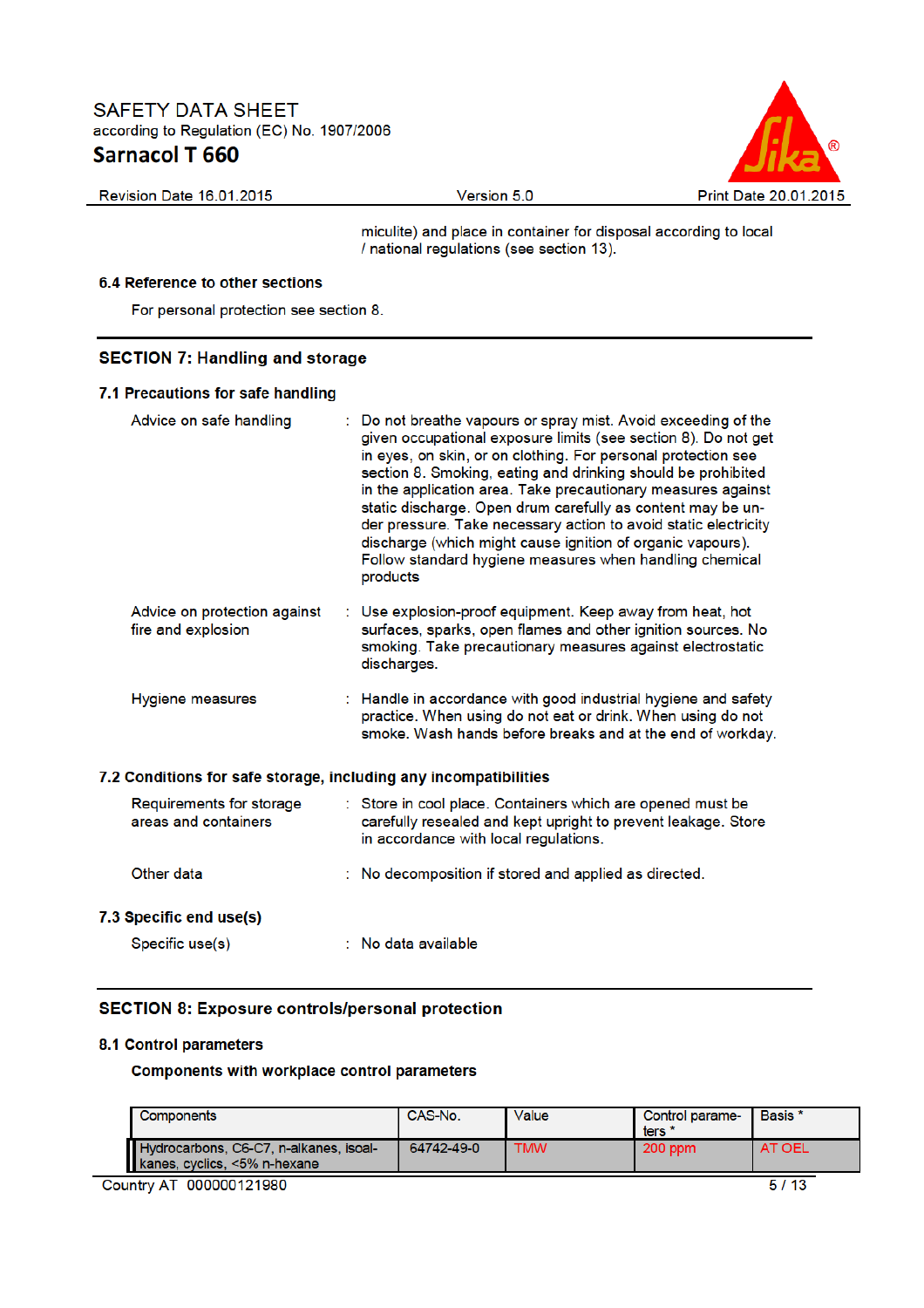

| <b>Revision Date 16.01.2015</b> | Version 5.0 |             | Print Date 20.01.2015  |            |
|---------------------------------|-------------|-------------|------------------------|------------|
|                                 |             |             |                        |            |
| butanone                        | 78-93-3     | <b>TWA</b>  | 200 ppm<br>600 mg/m3   | 2000/39/EC |
|                                 |             | <b>STEL</b> | 300 ppm<br>900 mg/m3   | 2000/39/EC |
|                                 |             | <b>TMW</b>  | $100$ ppm<br>295 mg/m3 | AT OEL     |
|                                 |             | <b>KZW</b>  | 200 ppm<br>590 mg/m3   | AT OEL     |
| zinc oxide                      | 1314-13-2   | <b>TMW</b>  | $5 \,\mathrm{mq/m}$    | AT OEL     |

Version 5.0

\*Values in the table refer to the latest EU-OEL and to the (Grenzwerteverordnung GKV).

#### **8.2 Exposure controls**

| Personal protective equipment |  |                                                                                                                                                                                                                                                                                                                                                                                                                                                                                                                                                                                                                                                                  |  |  |
|-------------------------------|--|------------------------------------------------------------------------------------------------------------------------------------------------------------------------------------------------------------------------------------------------------------------------------------------------------------------------------------------------------------------------------------------------------------------------------------------------------------------------------------------------------------------------------------------------------------------------------------------------------------------------------------------------------------------|--|--|
| Eye protection                |  | : Safety glasses with side-shields<br>Eye wash bottle with pure water                                                                                                                                                                                                                                                                                                                                                                                                                                                                                                                                                                                            |  |  |
| <b>Hand protection</b>        |  | : Chemical-resistant, impervious gloves complying with an ap-<br>proved standard must be worn at all times when handling<br>chemical products. Reference number EN 374. Follow manu-<br>facturer specifications.                                                                                                                                                                                                                                                                                                                                                                                                                                                 |  |  |
|                               |  | Suitable for short time use or protection against splashes:<br>Butyl rubber/nitrile rubber gloves (0,4 mm),<br>Contaminated gloves should be removed.<br>Suitable for permanent exposure:<br>Viton gloves (0.4 mm),<br>breakthrough time >30 min.                                                                                                                                                                                                                                                                                                                                                                                                                |  |  |
| Skin and body protection      |  | : Protective clothing (e.g. Safety shoes acc. to EN ISO 20345,<br>long-sleeved working clothing, long trousers). Rubber aprons<br>and protective boots are additionaly recommended for mixing<br>and stirring work.                                                                                                                                                                                                                                                                                                                                                                                                                                              |  |  |
| <b>Respiratory protection</b> |  | : Respirator selection must be based on known or anticipated<br>exposure levels, the hazards of the product and the safe work-<br>ing limits of the selected respirator.<br>organic vapor filter (Type A)<br>A1: < 1000 ppm; A2: < 5000 ppm; A3: < 10000 ppm<br>Ensure adequate ventilation. This can be achieved by local<br>exhaust extraction or by general ventilation. (EN 689 - Meth-<br>ods for determining inhalation exposure). This applies in par-<br>ticular to the mixing / stirring area. In case this is not sufficent<br>to keep the concentrations under the occupational exposure<br>limits then respiration protection measures must be used. |  |  |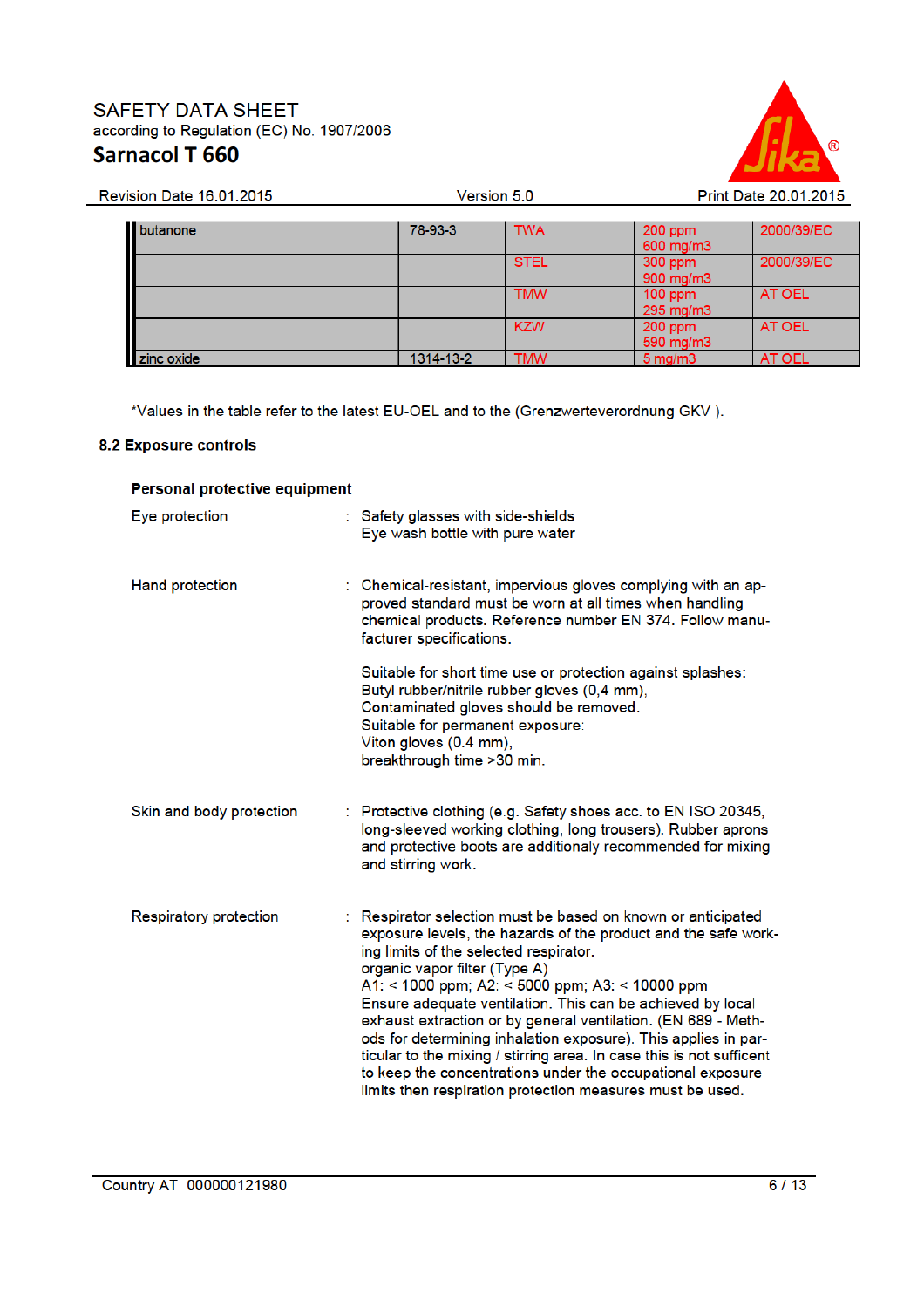

## Revision Date 16.01.2015 Version 5.0 Print Date 20.01.2015

#### **Environmental exposure controls**

General advice : Prevent product from entering drains. If the product contaminates rivers and lakes or drains inform respective authorities.

## **SECTION 9: Physical and chemical properties**

#### **9.1 Information on basic physical and chemical properties**

| Appearance                                 |    | liquid                               |
|--------------------------------------------|----|--------------------------------------|
| Colour                                     |    | various                              |
| Odour                                      |    | characteristic                       |
| <b>Odour Threshold</b>                     |    | No data available                    |
| Flash point                                |    | ca. - 16 °C                          |
| Ignition temperature                       | ÷  | No data available                    |
| Lower explosion limit                      | t. | $0\%$ (V)                            |
| Upper explosion limit                      | t. | $1,2\%$ (V)                          |
| Flammability (solid, gas)                  | t. | No data available                    |
| Oxidizing properties                       | t. | No data available                    |
| Auto-ignition temperature                  | t  | No data available                    |
| pH                                         | t  | Note: not applicable                 |
| Melting point/range / Freez-<br>ing point  | t. | No data available                    |
| Boiling point/boiling range                | t. | > 78 °C                              |
| Vapour pressure                            |    | ca.110 hPa<br>at $20 °C$             |
| Density                                    |    | ca.0,8 g/cm3<br>at 20 $^{\circ}$ C   |
| Water solubility                           | t  | Note: not determined                 |
| Partition coefficient: n-<br>octanol/water | t  | No data available                    |
| Viscosity, dynamic                         | t. | ca.4.700 mPa.s<br>at 20 $^{\circ}$ C |
| Viscosity, kinematic                       | t  | > 20,5 mm2/s<br>at 40 $^{\circ}$ C   |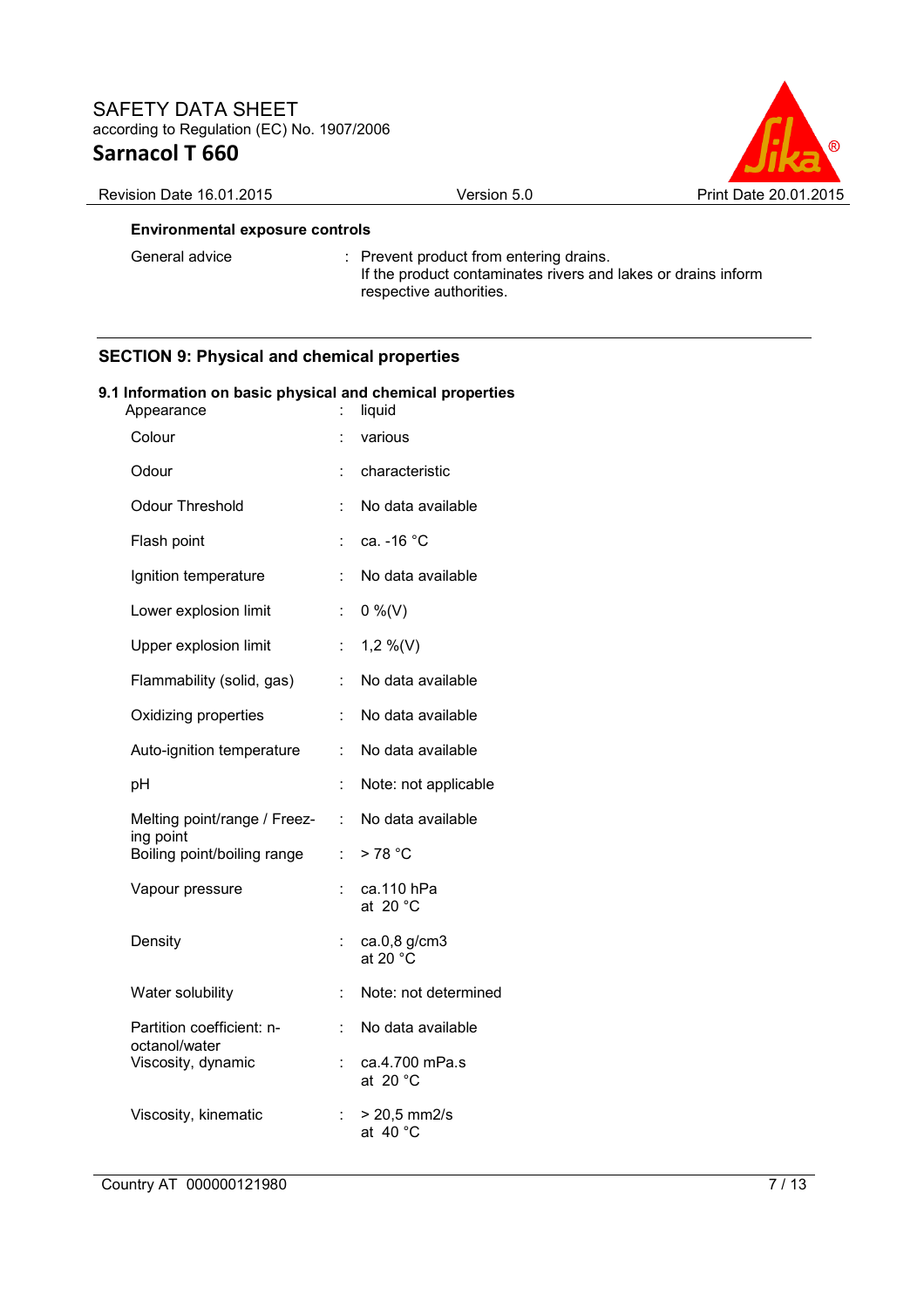

| <b>Revision Date 16.01.2015</b>             | Version 5.0                                                 | <b>Print Date 20.01.201</b> |
|---------------------------------------------|-------------------------------------------------------------|-----------------------------|
| Relative vapour density                     | No data available                                           |                             |
| <b>Evaporation rate</b>                     | No data available                                           |                             |
| 9.2 Other information<br>No data available  |                                                             |                             |
| <b>SECTION 10: Stability and reactivity</b> |                                                             |                             |
| 10.1 Reactivity                             |                                                             |                             |
|                                             | No dangerous reaction known under conditions of normal use. |                             |
| 10.2 Chemical stability                     |                                                             |                             |
| The product is chemically stable.           |                                                             |                             |
| 10.3 Possibility of hazardous reactions     |                                                             |                             |
| <b>Hazardous reactions</b>                  | : Stable under recommended storage conditions.              |                             |
|                                             | Vapours may form explosive mixture with air.                |                             |
| 10.4 Conditions to avoid                    |                                                             |                             |
| Conditions to avoid                         | : Heat, flames and sparks.                                  |                             |
| 10.5 Incompatible materials                 |                                                             |                             |
| Materials to avoid                          | : No data available                                         |                             |
| 10.6 Hazardous decomposition products       |                                                             |                             |

## **SECTION 11: Toxicological information**

## 11.1 Information on toxicological effects

#### **Acute toxicity**

### **Components:**

| butanone:                  |                                                      |
|----------------------------|------------------------------------------------------|
| Acute oral toxicity        | LD50 Oral rat 3.300 mg/kg                            |
| Acute inhalation toxicity  | $\therefore$ LC50 rat: 36 mg/l<br>Exposure time: 4 h |
| Acute dermal toxicity<br>H | LD50 Dermal rabbit: $>$ 5.000 mg/kg                  |
| zinc oxide :               |                                                      |
| Acute oral toxicity        | LD50 Oral rat $> 15.000$ mg/kg                       |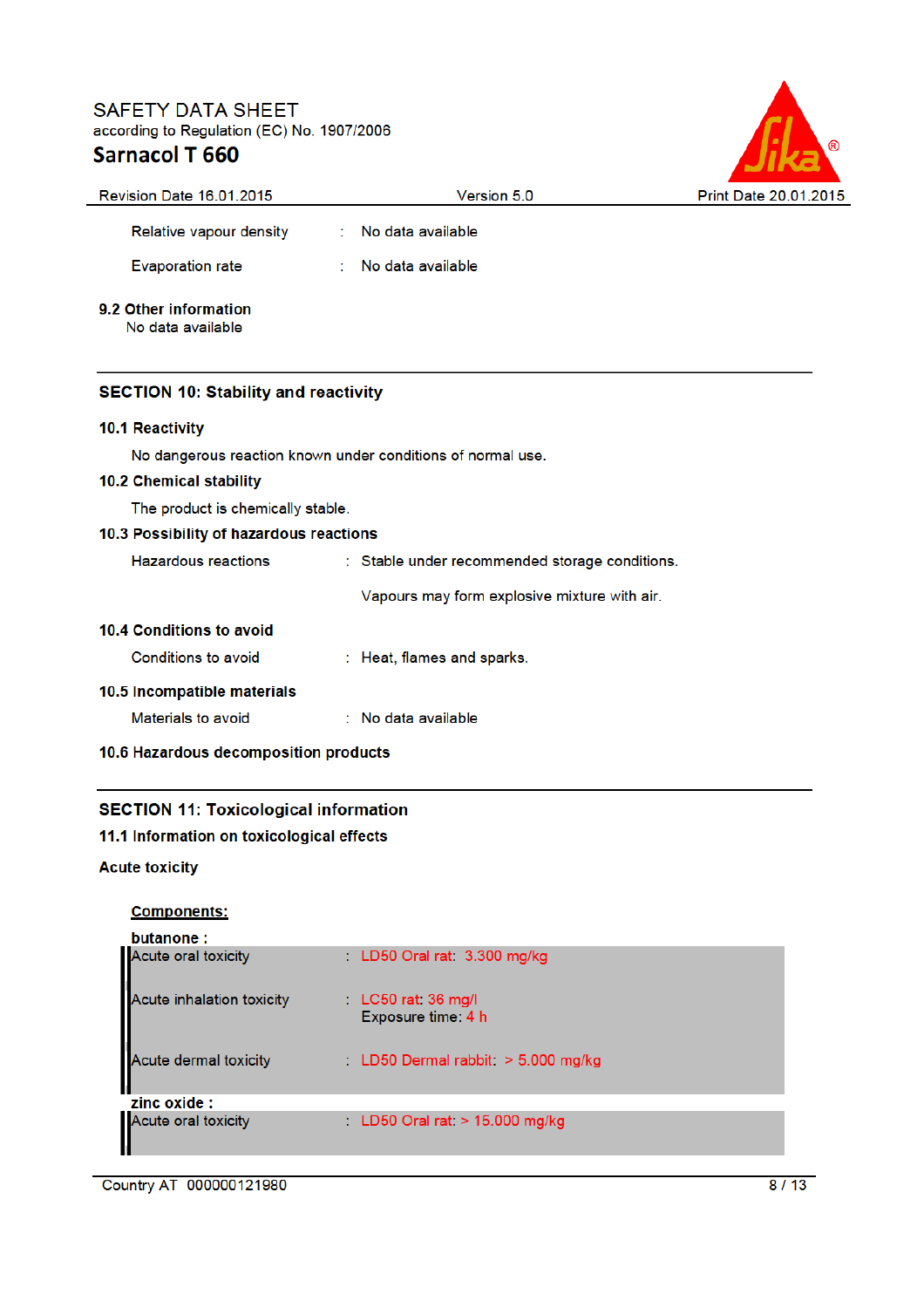# **SAFETY DATA SHEET**



according to Regulation (EC) No. 1907/2006 **Sarnacol T 660** Revision Date 16.01.2015 Version 5.0  $LC50$  rat  $> 5.7$  mg/l Acute inhalation toxicity Exposure time: 4 h Test atmosphere: dust/mist **Skin corrosion/irritation Product** Causes skin irritation. Serious eye damage/eye irritation **Product** Causes serious eye irritation. **Respiratory or skin sensitisation Product** No data available **Germ cell mutagenicity Product** Mutagenicity : No data available **Carcinogenicity Product** Carcinogenicity : No data available **Reproductive Toxicity/Fertility** Reproductive toxicity : No data available No data available Reproductive Toxicity/Development/Teratogenicity Teratogenicity : No data available No data available **STOT - single exposure** No data available **STOT - repeated exposure** No data available **Aspiration toxicity** 

No data available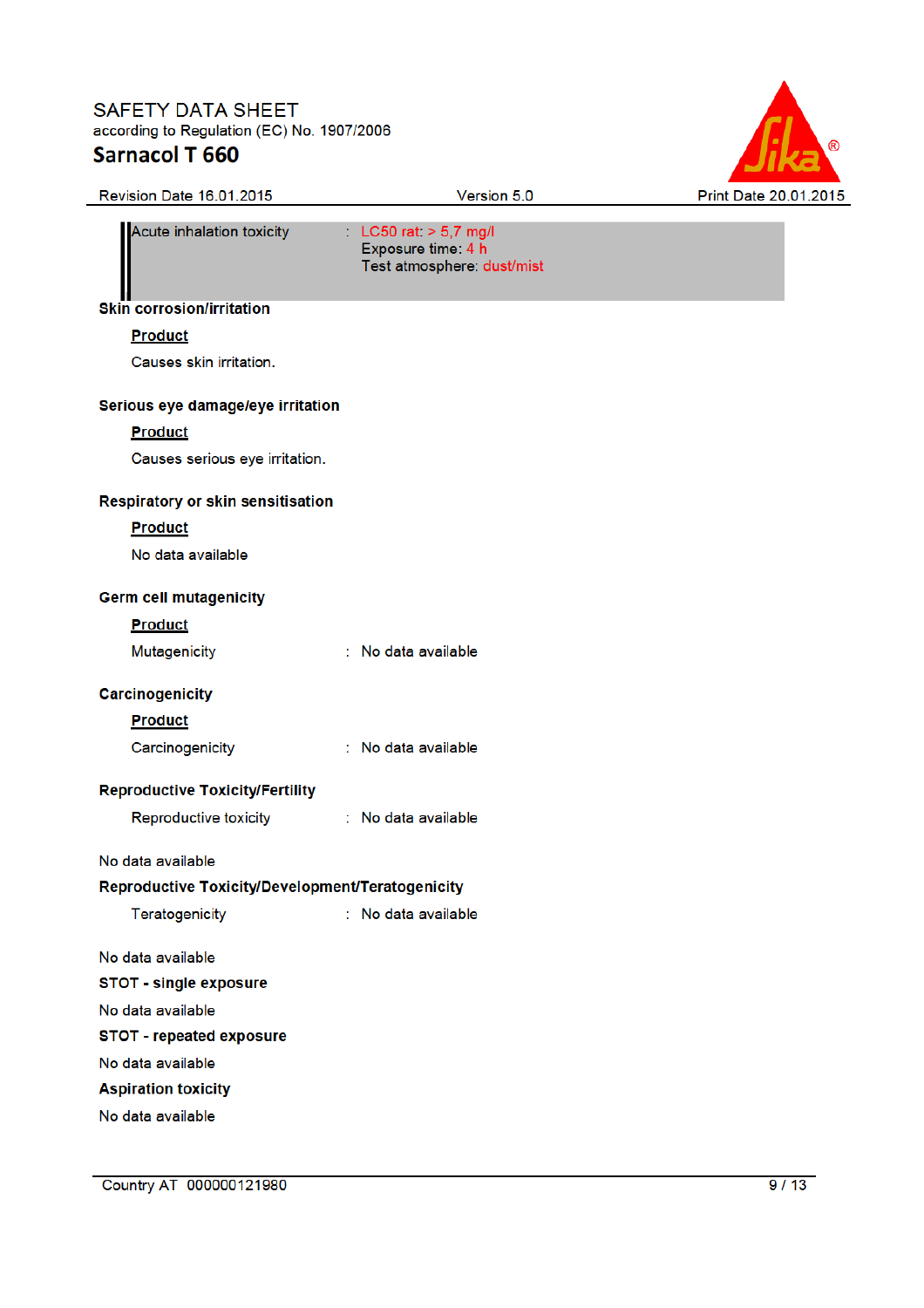

Revision Date 16.01.2015

Version 5.0

| <b>SECTION 12: Ecological information</b>  |                                                                                                                                                                                                             |
|--------------------------------------------|-------------------------------------------------------------------------------------------------------------------------------------------------------------------------------------------------------------|
| <b>12.1 Toxicity</b>                       |                                                                                                                                                                                                             |
| <b>Components:</b>                         |                                                                                                                                                                                                             |
| zinc oxide:                                |                                                                                                                                                                                                             |
| <b>Toxicity to algae</b>                   | EC50 0,17 mg/l, 72 h, Selenastrum capricornutum (green<br>algae)                                                                                                                                            |
| 12.2 Persistence and degradability         |                                                                                                                                                                                                             |
| No data available                          |                                                                                                                                                                                                             |
| 12.3 Bioaccumulative potential             |                                                                                                                                                                                                             |
| No data available                          |                                                                                                                                                                                                             |
| 12.4 Mobility in soil                      |                                                                                                                                                                                                             |
| No data available                          |                                                                                                                                                                                                             |
| 12.5 Results of PBT and vPvB assessment    |                                                                                                                                                                                                             |
| <b>Product:</b>                            |                                                                                                                                                                                                             |
| Assessment<br>t                            | This substance/mixture contains no components considered<br>to be either persistent, bioaccumulative and toxic (PBT), or<br>very persistent and very bioaccumulative (vPvB) at levels of<br>0.1% or higher. |
| 12.6 Other adverse effects                 |                                                                                                                                                                                                             |
| No data available                          |                                                                                                                                                                                                             |
|                                            |                                                                                                                                                                                                             |
| <b>SECTION 13: Disposal considerations</b> |                                                                                                                                                                                                             |
| 13.1 Waste treatment methods               |                                                                                                                                                                                                             |
| Deaduct.                                   | . The generation of westershould he evolded as minimized                                                                                                                                                    |

| Product                   | : The generation of waste should be avoided or minimized<br>wherever possible.                                                                                                                                              |
|---------------------------|-----------------------------------------------------------------------------------------------------------------------------------------------------------------------------------------------------------------------------|
|                           | Empty containers or liners may retain some product residues.<br>This material and its container must be disposed of in a safe<br>way.                                                                                       |
|                           | Dispose of surplus and non-recyclable products via a licensed<br>waste disposal contractor.                                                                                                                                 |
|                           | Disposal of this product, solutions and any by-products should<br>at all times comply with the requirements of environmental<br>protection and waste disposal legislation and any regional<br>local authority requirements. |
|                           | Avoid dispersal of spilled material and runoff and contact with<br>soil, waterways, drains and sewers.                                                                                                                      |
| Austria - Waste catalogue | : 55905                                                                                                                                                                                                                     |

Country AT 000000121980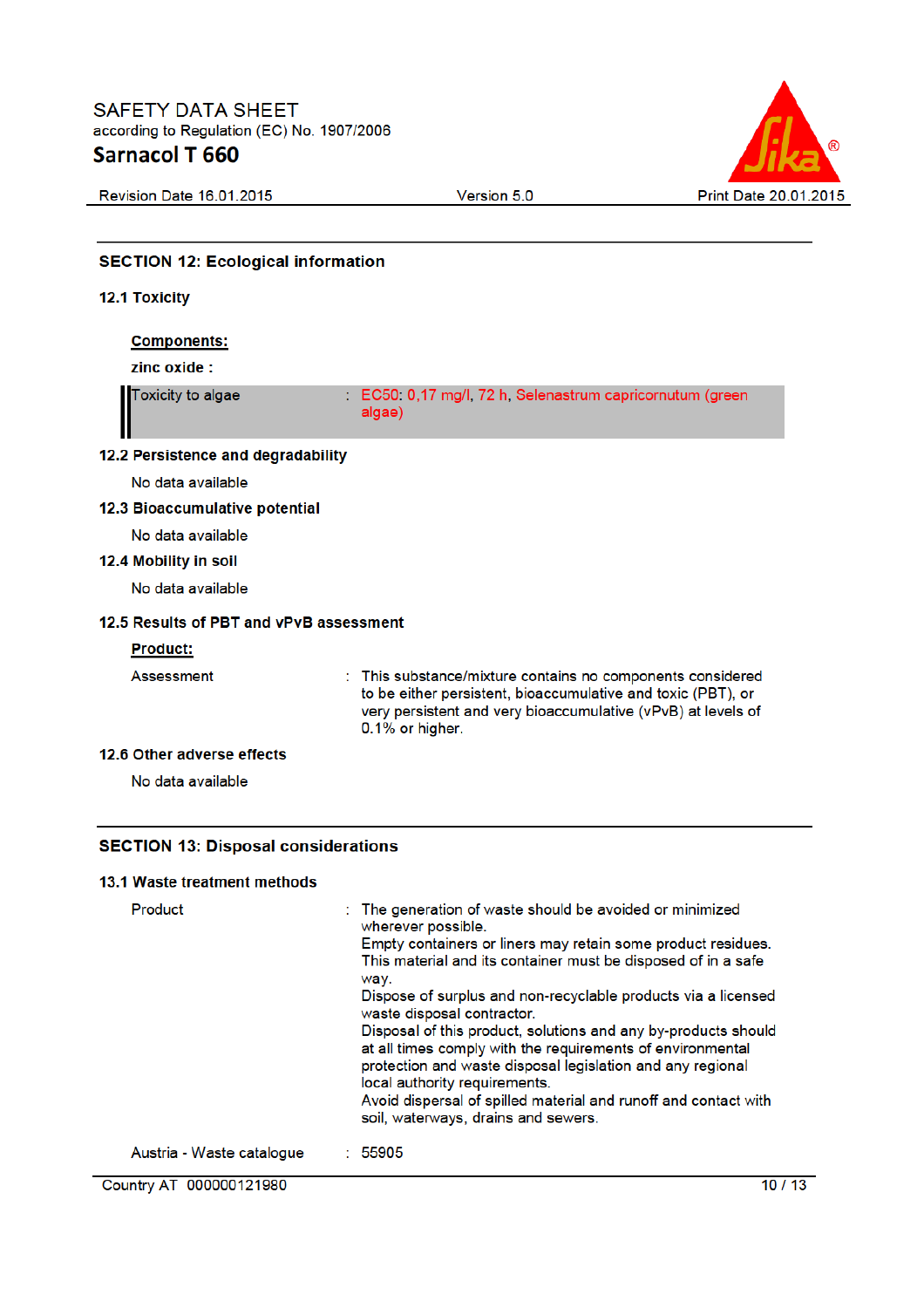

| <b>Revision Date 16.01.2015</b> | Version 5.0                                                                                                                                                                                                                       | Print Date 20.01.2015 |
|---------------------------------|-----------------------------------------------------------------------------------------------------------------------------------------------------------------------------------------------------------------------------------|-----------------------|
| European Waste Catalogue        | 08 04 09* waste adhesives and sealants containing organic<br>÷.<br>solvents or other dangerous substances                                                                                                                         |                       |
| Contaminated packaging          | $: 150110*$ packaging containing residues of or contaminated<br>by dangerous substances                                                                                                                                           |                       |
|                                 | Completely emptied packagings can be given for recycling.<br>Packaging containing remains of dangerous substances, as<br>well as packagings disposed of remains can be unharmed<br>eliminated in accordance with the regulations. |                       |

## **SECTION 14: Transport information**

| <b>ADR</b><br>14.1 UN number<br>14.2 Description of the goods<br>14.3 Class<br>14.4 Packing group<br><b>Classification Code</b><br><b>Labels</b><br>Tunnel restriction code<br>14.5 Environmentally hazard-<br>OUS | : 1133<br>: ADHESIVES<br>- 3<br>$\mathbb{R}^{\mathbb{Z}}$<br>$E$ F1<br>$\therefore$ 3<br>(D/E)<br>: yes                               |
|--------------------------------------------------------------------------------------------------------------------------------------------------------------------------------------------------------------------|---------------------------------------------------------------------------------------------------------------------------------------|
| <b>IATA</b><br>14.1 UN number<br>14.2 Description of the goods<br>14.3 Class<br>14.4 Packing group<br>Labels<br>14.5 Environmentally hazard-<br><b>ous</b>                                                         | 1133<br>: Adhesives<br>3<br>: II<br>3<br>: yes                                                                                        |
| <b>IMDG</b><br>14.1 UN number<br>14.2 Description of the goods<br>14.3 Class<br>14.4 Packing group<br>Labels<br><b>EmS Number 1</b><br>EmS Number 2<br>14.5 Marine pollutant                                       | : 1133<br>: ADHESIVES<br>(naphtha (petroleum))<br>3<br>$\mathbb{R}^{\mathbb{N}}$<br>$\overline{\mathbf{3}}$<br>$E = FE$<br>S-D<br>yes |

**14.6 Special precautions for user** No data available

**14.7 Transport in bulk according to Annex II of MARPOL 73/78 and the IBC Code** not applicable

Country AT 000000121980 11 / 13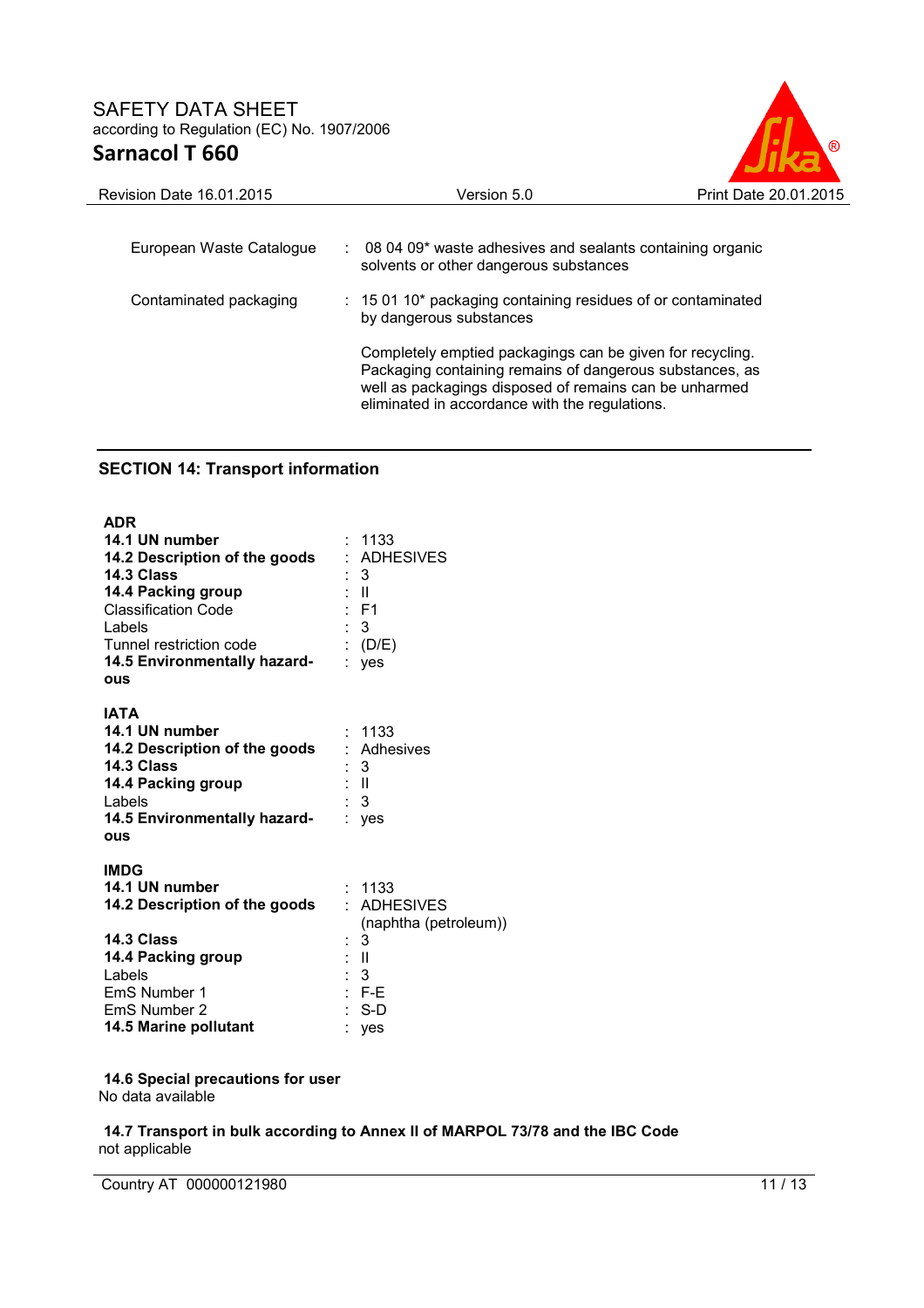

Revision Date 16.01.2015 Version 5.0 Print Date 20.01.2015

## **SECTION 15: Regulatory information**

## **15.1 Safety, health and environmental regulations/legislation specific for the substance or mixture Labelling according to EC Directives (1999/45/EC)**

| Hazard pictograms                                                                                                                                                                                          |                                                            |                                                                                                                                                                                                          |  |  |
|------------------------------------------------------------------------------------------------------------------------------------------------------------------------------------------------------------|------------------------------------------------------------|----------------------------------------------------------------------------------------------------------------------------------------------------------------------------------------------------------|--|--|
|                                                                                                                                                                                                            |                                                            |                                                                                                                                                                                                          |  |  |
| Highly flammable<br>Irritant                                                                                                                                                                               | Dangerous for the<br>environment                           |                                                                                                                                                                                                          |  |  |
| R-phrase(s)                                                                                                                                                                                                | $:$ R <sub>11</sub><br>R36/38<br>R51/53                    | Highly flammable.<br>Irritating to eyes and skin.<br>Toxic to aquatic organisms, may cause<br>long-term adverse effects in the aquatic<br>environment.                                                   |  |  |
|                                                                                                                                                                                                            | R67                                                        | Vapours may cause drowsiness and dizzi-<br>ness.                                                                                                                                                         |  |  |
| <b>Prohibition/Restriction</b><br>REACH - Restrictions on the manufacture, placing on<br>: not applicable<br>the market and use of certain dangerous substances,<br>preparations and articles (Annex XVII) |                                                            |                                                                                                                                                                                                          |  |  |
| REACH - Candidate List of Substances of Very High<br>: None of the components are listed<br>$(=>0.1\%).$<br>Concern for Authorisation (Article 59).                                                        |                                                            |                                                                                                                                                                                                          |  |  |
| REACH - List of substances subject to authorisation<br>(Annex XIV)                                                                                                                                         |                                                            | : not applicable                                                                                                                                                                                         |  |  |
| <b>REACH Information:</b>                                                                                                                                                                                  | - exempted from the registration.                          | All substances contained in our Products are<br>- preregistered or registered by our upstream suppliers, and/or<br>- preregistered or registered by us, and/or<br>- excluded from the regulation, and/or |  |  |
| Risk classification according<br>to VbF                                                                                                                                                                    |                                                            | : A I: Flash point less than 21 $^{\circ}$ C, at 15 $^{\circ}$ C not miscible in water<br>Specially dangerous flammable liquids                                                                          |  |  |
| Water contaminating class<br>(Germany)                                                                                                                                                                     | : WGK 2 water endangering<br>Gemäß VwVws vom 30. Juli 2005 |                                                                                                                                                                                                          |  |  |
| VOC-CH (VOCV)                                                                                                                                                                                              | : 67,7%                                                    |                                                                                                                                                                                                          |  |  |
| VOC-EU (solvent)                                                                                                                                                                                           | : 67,7%                                                    |                                                                                                                                                                                                          |  |  |
|                                                                                                                                                                                                            |                                                            |                                                                                                                                                                                                          |  |  |